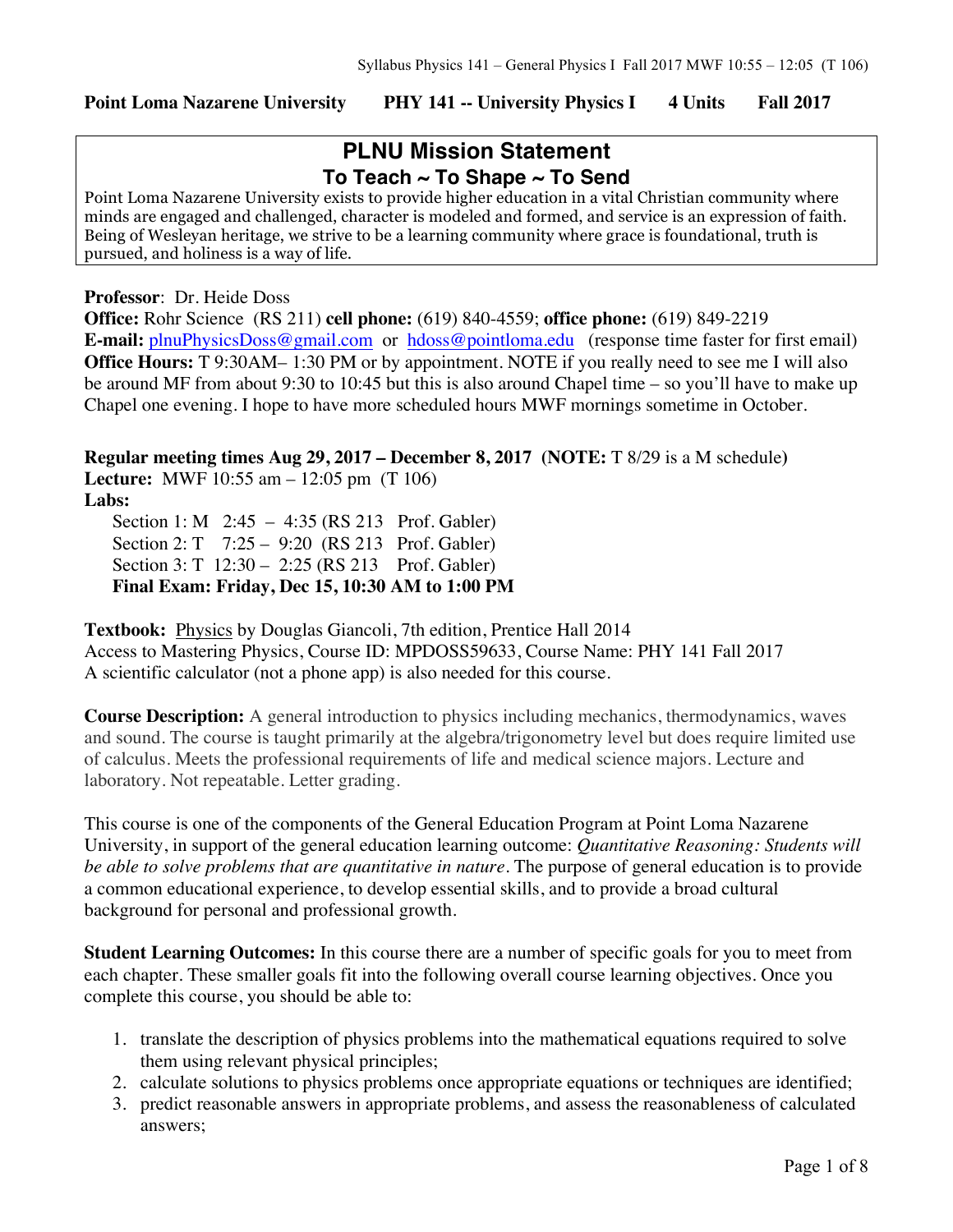- 4. explain the physical meaning of the parameters in introductory physics equations;
- 5. create and interpret graphical representations of physical quantities; and
- 6. gather and interpret data in a lab setting.

**Labs:** Weekly lab meetings will provide you the opportunity for hands-on experience of topics from class meetings, improve lab technique, and data analysis. Labs will be preformed in small groups, but each individual is responsible for submitting their own results. Labs are due at the end of the lab period. Labs are worth 20% of your overall grade with the additional requirement that *you must pass the lab portion of the class to pass the class*.

**Pre-class Assignments:** Reading and pre-class questions are due by 8:00 AM, except for the first class. The pre-class questions are in Mastering Physics at www.masteringphysics.com. These usually consist of 3 items (questions and simple problems) based on the reading assignment. Late submissions will not be accepted. Pre-class assignments are 5% of the overall grade. Some pre-class assignments have extracredit points.

**Homework:** Weekly assignments include reading, pre-class questions found in Mastering Physics at www.masteringphysics.com, and end-of chapter problems in Mastering Physics at www.masteringphysics.com. The end-of-chapter problems along with any graded classwork comprise the 10% of your overall grade labeled as "Homework" and are due by 11:59 PM on the due date listed in the syllabus. Points earned during class and class projects that might come up during the semester will also be included in the homework grade. Classwork cannot be made up.

Late Work: Late work will not be accepted unless there is a documented emergency. Assignments are due as noted on the syllabus, in class, and on Mastering Physics. Incompletes are only assigned in extremely unusual circumstances.

**Exams:** There will be five in-class exams during the semester (each worth 9% of your overall grade) and one comprehensive final exam (worth 20% of your overall grade). Partial credit for non-multiple choice problems will be given for correct reasoning at any step of a problem, but only if it is communicated clearly enough for me to understand. For problems that call for solution or explanation, no credit will be given for an answer alone; the method or reasoning must also be shown. No make-up exams are allowed except for warranted circumstances.

### *You must take ALL the exams and the final in order to pass the class***.**

**Missed Exam Policy:** No make-up exams are allowed except for warranted circumstances. Arrangements must be made with me as soon as possible.

### **Final Exam: Date and Time: Friday December 15, 2017, 10:30 AM – 1:00 PM**

The final exam date and time is set by the university at the beginning of the semester and may not be changed by the instructor. This schedule can be found on the university website and in th course calendar. No requests for early examinations will be approved. Only in the case that a student is required to take three exams during the same day of finals week, is an instructor authorized to consider changing the exam date and time for that particular student.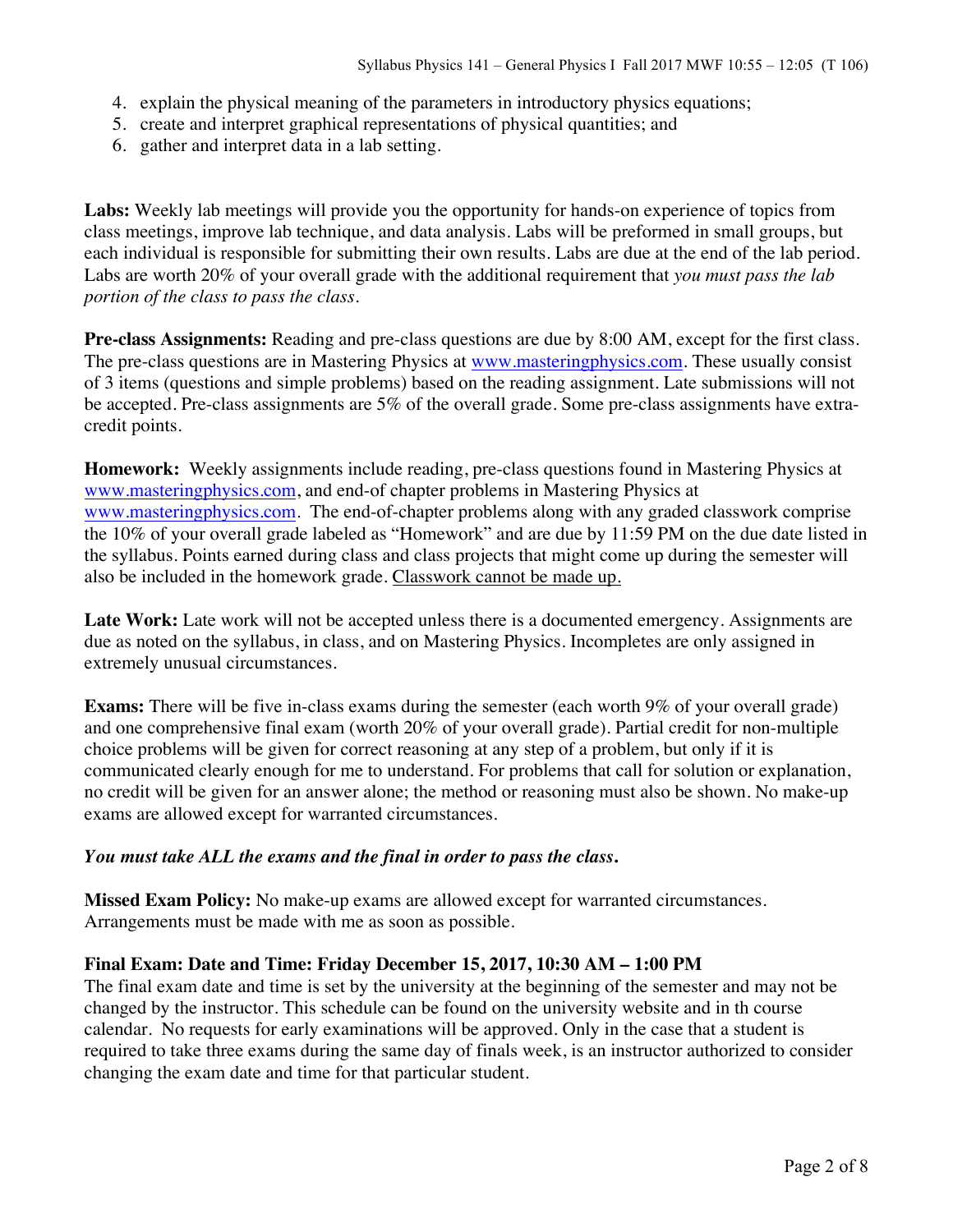| <b>Component</b> | Weight                    |
|------------------|---------------------------|
| Pre-Class        | $5\%$                     |
| Homework         | 10%                       |
| Lab.             | 20%                       |
| Exams $(5)$      | 45%<br>(equally weighted) |
| Final Exam       | 20%                       |

**Final Grade:** The points you receive during the course are weighted accordingly:

The grade you earn in this course is based on the following scale:

|         | A-       | $B+$     | B          | $B-$                  |                  |          |                 |                       |          |          |
|---------|----------|----------|------------|-----------------------|------------------|----------|-----------------|-----------------------|----------|----------|
| $S \ge$ | 91.5     | 89.5     | 86.5       | 82.5                  | 79.5             | 76.5     | 72.5            | 69.5                  | 66.5     | 62.5     |
| 91.5    | $>S\geq$ | $>S\geq$ | $ S^{\ge}$ | $\rightarrow$ S $\ge$ | $\frac{1}{5}$ >S | $>S\geq$ | $\Rightarrow$ S | $\rightarrow$ S $\ge$ | $>S\geq$ | $>S\geq$ |
|         | 89.5     | 86.5     | 82.5       | 79.5                  | 76.5             | 72.5     | 69.5            | 66.5                  | 62.5     | 59.5     |

### **Department Mission:**

The Physics and Engineering Department at PLNU provides strong programs of study in the fields of Physics and Engineering. Our students are well prepared for graduate studies and careers in scientific and engineering fields. We emphasize a collaborative learning environment, which allows students to thrive academically, build personal confidence, and develop interpersonal skills. We provide a Christian environment for students to learn values and judgment, and pursue integration of modern scientific knowledge and Christian faith.

## **PLNU Attendance and Participation Policy:**

Attendance is expected at each class session. In the event of an absence you are responsible for the material covered in class and the assignments given that day.

Regular and punctual attendance at all classes is considered essential to optimum academic achievement. If the student is absent from more than 10 percent of class meetings, the faculty member can file a written report, which may result in de-enrollment. If the absences exceed 20 percent, the student may be de-enrolled without notice until the university drop date or, after that date, receive the appropriate grade for their work and participation. See

http://catalog.pointloma.edu/content.php?catoid=24&navoid=1581#Class\_Attendance in the Undergraduate Academic Catalog.

### **Class Enrollment:**

It is the student's responsibility to maintain his/her class schedule. Should the need arise to drop this course (personal emergencies, poor performance, etc.), the student has the responsibility to follow through (provided the drop date meets the stated calendar deadline established by the university), not the instructor. Simply ceasing to attend this course or failing to follow through to arrange for a change of registration (drop/add) may easily result in a grade of F on the official transcript.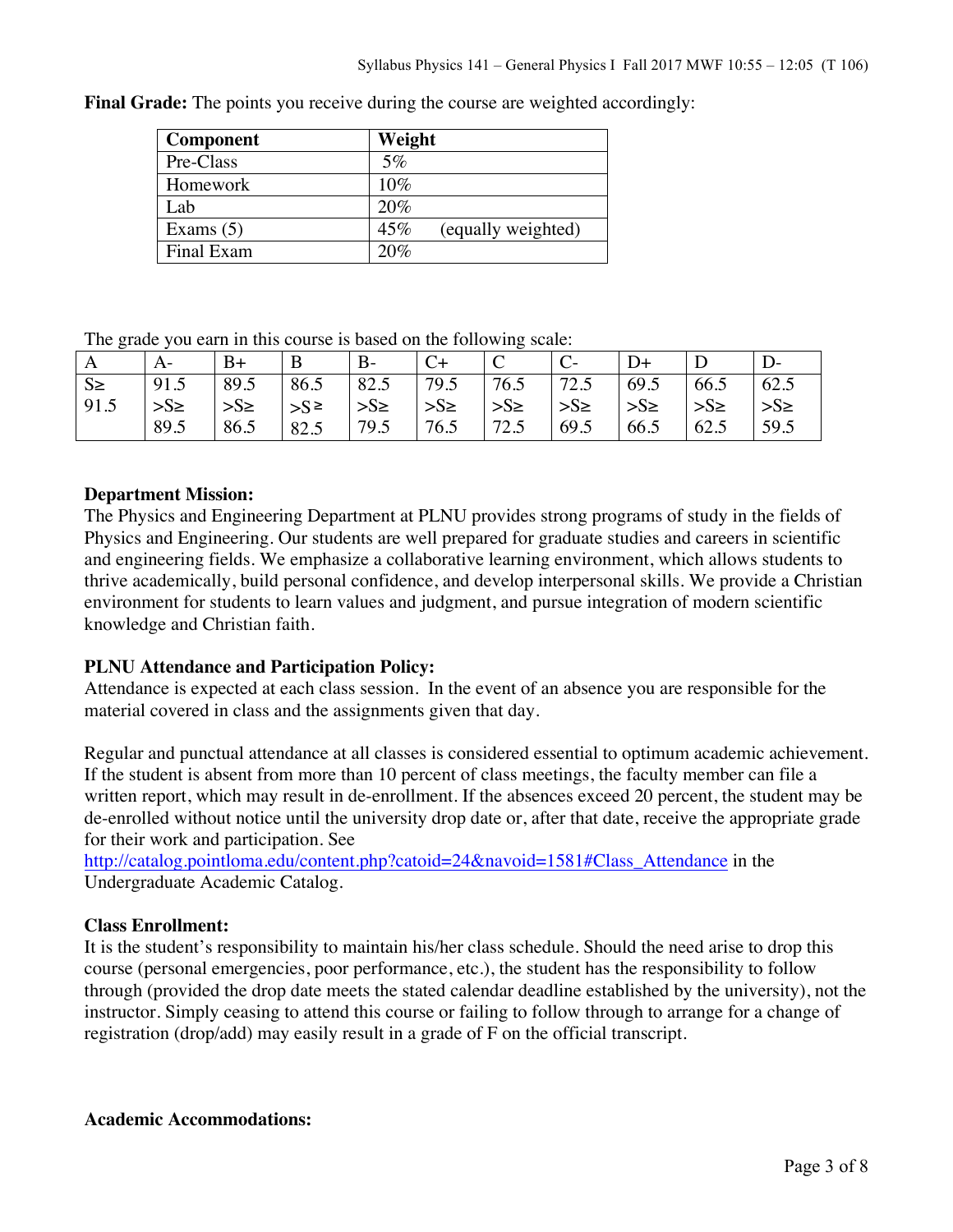If you have a diagnosed disability, please contact PLNU's Disability Resource Center (DRC) within the first two weeks of class to demonstrate need and to register for accommodation by phone at 619-849- 2486 or by e-mail at **DRC@pointloma.edu.** See **Disability Resource Center** for additional information. For more details see the PLNU catalog:

http://catalog.pointloma.edu/content.php?catoid=24&navoid=1581#Academic\_Accommodations

Students with learning disabilities who may need accommodations should discuss options with the instructor during the first two weeks of class.

### **Credit Hour:**

In the interest of providing sufficient time to accomplish the stated course learning outcomes, this class meets the PLNU credit hour policy for any 4 unit class delivered over 15 weeks. Specific details about how the class meets the credit hour requirements can be provided upon request.

### **Copyright Protected Materials:**

Point Loma Nazarene University, as a non-profit educational institution, is entitled by law to use materials protected by the US Copyright Act for classroom education. Any use of those materials outside the class may violate the law.

### **PLNU Academic Honesty Policy:**

Students should demonstrate academic honesty by doing original work and by giving appropriate credit to the ideas of others. Academic dishonesty is the act of presenting information, ideas, and/or concepts as one's own when in reality they are the results of another person's creativity and effort. A faculty member who believes a situation involving academic dishonesty has been detected may assign a failing grade for that assignment or examination, or, depending on the seriousness of the offense, for the course. Faculty should follow and students may appeal using the procedure in the university Catalog. See http://catalog.pointloma.edu/content.php?catoid=24&navoid=1581#Academic\_Honesty for definitions of kinds of academic dishonesty and for further policy information.

**FERPA Policy:** In compliance with federal law, neither PLNU student ID nor social security number should be used in publicly posted grades or returned sets of assignments without student written permission. This class will meet the federal requirements by distributing grades and papers individually. Also, in compliance with FERPA, you will be the only person given information about your progress in this class unless you have designated others to receive it in the "Information Release" section of the student portal. See Policy Statements in the undergrad academic catalog.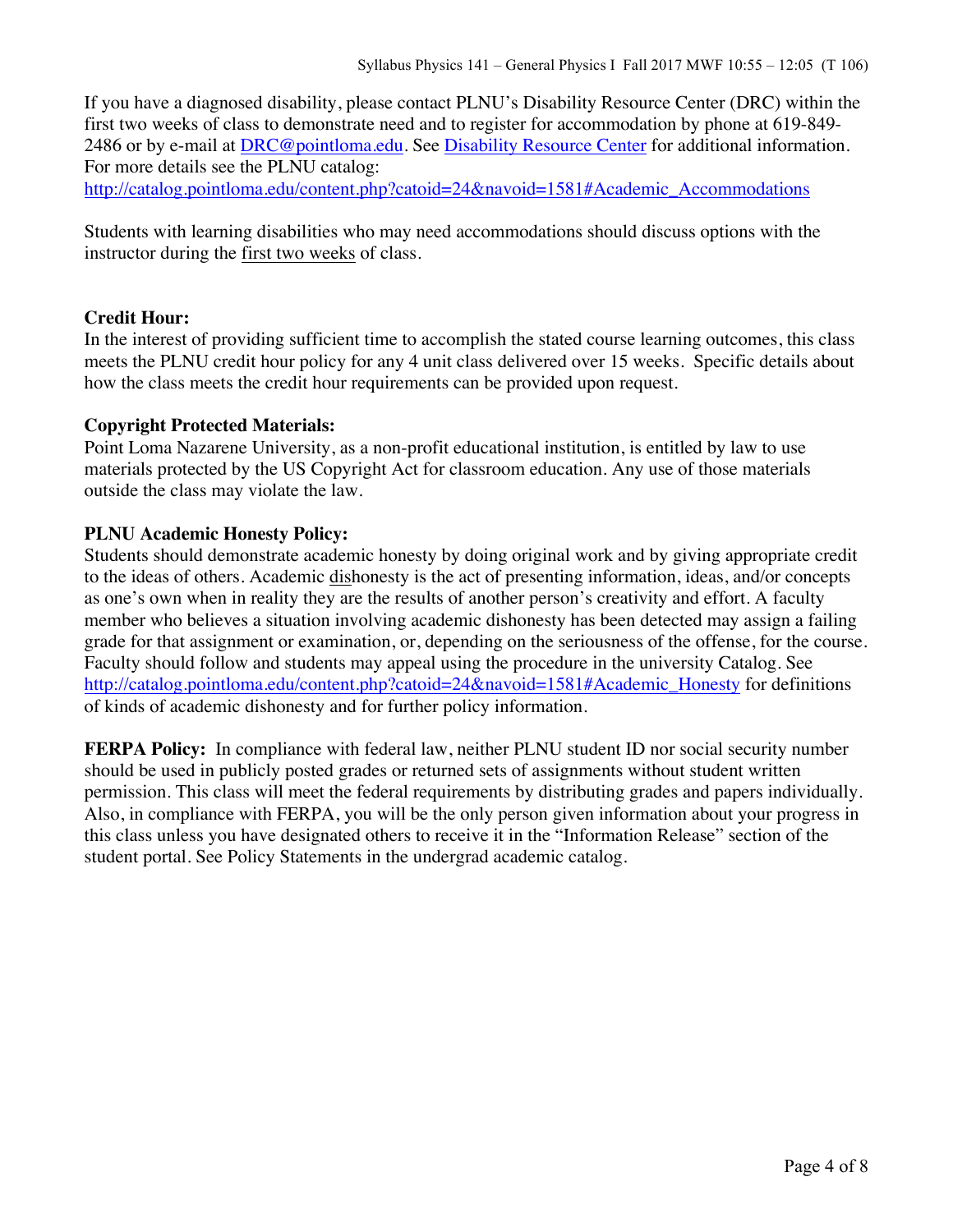Date Topics **Assignments** Labs (1M, 2T, 3T) 8/29/17  $T =$ **Monday schedule** The nature of science, physics and its relationship to other fields, models, theories, and laws, measurement and uncertainty, significant figures 1.1-1.4 pre-class 1 due 8/30/17 MP ch 1 HW Intro MP due 9/1 Lab 1 (8/29/17): Measurements and Estimation for Monday classes 8/30/17 W Units, standards, SI system, converting units, order of magnitude, estimating, dimensions and dimensional analysis. Reference Frames and Displacement, average velocity, instantaneous velocity  $1.5 - 1.8$ ,  $2.1 - 2.3$ pre-class1 & 2 due HW ch 1 HW ch 2 9/1/17 F Acceleration, motion at constant acceleration, solving problems, freely falling objects 2.4-2.7 pre-class 3 due HW ch 1 due HW ch 2 9/4/17 M **NO CLASSES – LABOR DAY** Lab 1 (8/29/17): Measurements and Estimation for T classes 9/6/17 W Graphical analysis of linear motion. Vectors and scalars, addition of vectors, graphical methods, subtraction of vectors, and multiplication of a vector by a scalar, adding vectors by components  $2.8, 3.1 - 4$ pre-class 4 due HW ch 2 due HW ch 3 9/8/17 F Projectile motion, solving projectile motion problems, projectile motion is parabolic, relative velocity. 3.5-3.8 pre-class 5 due HW ch 3 9/11/17 M Force, Newton's first law of motion, mass. Test 1 Review Chapters 1-3.  $4.1 - 4.3$ pre-class 6 due HW ch 3 due STUDY FOR TEST 1 Lab 2: Introduction to Motion 9/13/17 W **TEST 1 Chapters 1, 2, 3** pre-class 7 due MP 4 9/15/17  $\mathbf{F}$ Newton's second law, Newton's third law, force of gravity, normal force, solving problems, free body diagrams 4.4-4.7 pre-class 8 due HW ch 4 9/18/17 M Problems involving friction and inclines. Uniform circular motion, banked and unbanked curves, nonuniform circular motion. 4.8, 5.1-5.4 pre-class 9 due HW ch 4 HW ch 5 Lab 3: Freefall and Intro to Vectors 9/20/17 W Newton's law of universal gravitation, gravity near Earth's surface, satellites, weightlessness, planets, Kepler's laws, Newton's synthesis 5.5-5.8 pre-class 10 due HW ch 4 due HW Ch 5

Tentative Syllabus – subject to updates Pre-class assignments due by 8:00 am on day of class. Homework assignments due by 11:59 pm.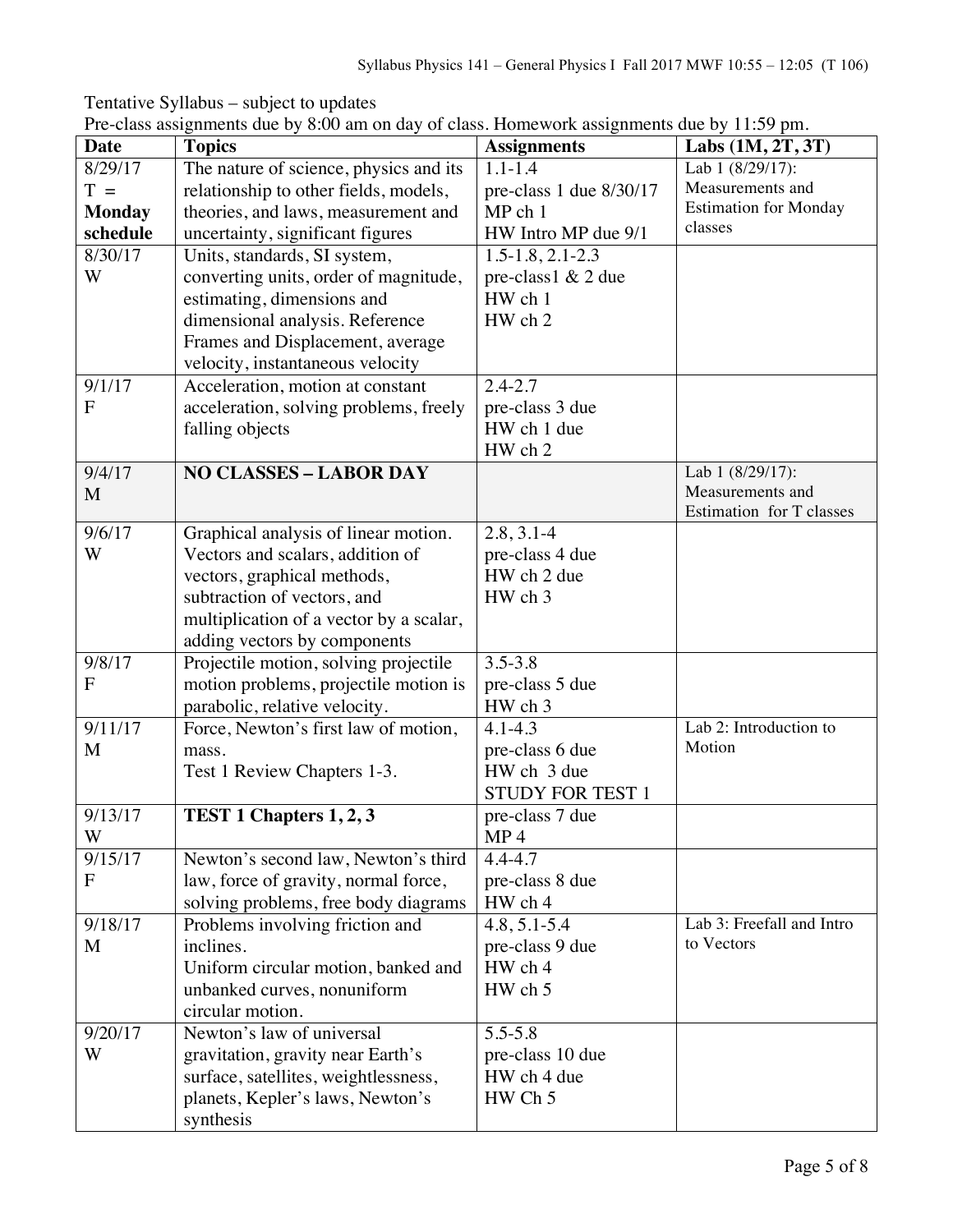| <b>Date</b>  | <b>Topics</b>                                                            | <b>Assignments</b> | Labs $(1M, 2T, 3T)$    |
|--------------|--------------------------------------------------------------------------|--------------------|------------------------|
| 9/22/17      | Moon rises, types of forces in nature                                    | 5.9-5.10, 6.1-6.2  |                        |
| F            |                                                                          | pre-class 11 due   |                        |
|              | Work done by constant and varying                                        | HW ch 5            |                        |
|              | force                                                                    | HW ch 6            |                        |
| 9/25/17      | KE and the work energy principle,                                        | $6.3 - 6.7$        | Lab 4: Basic Forces    |
| M            | potential energy, conservative and                                       | Pre-class 12 due   |                        |
|              | nonconservative forces, mechanical                                       | HW ch 5 due        |                        |
|              | energy and its conservation, problem                                     | HW ch 6            |                        |
|              | solving using conservation of                                            |                    |                        |
|              | mechanical energy                                                        |                    |                        |
| 9/27/17      | Other forms of energy and energy                                         | $6.8 - 6.10$       |                        |
| W            | transformations; the law of                                              | pre-class 13 due   |                        |
|              | conservation of energy, energy                                           | HW ch 6            |                        |
|              | conservation with dissipative forces:                                    | STUDY for test 2   |                        |
|              | solving problems. Review                                                 |                    |                        |
| 9/29/17      | Review Chapters 4, 5, 6                                                  | pre-class 14 due   |                        |
| F            |                                                                          | HW ch 6 due        |                        |
|              |                                                                          | STUDY for test 2   |                        |
| 10/2/17      | Test 2 Chapters 4, 5, 6                                                  | pre-class 15 due   | Lab 5: Circular Motion |
| M            |                                                                          | HW Ch 7            |                        |
| 10/4/17      | Momentum and its relation to force,                                      | $7.1 - 7.4$        |                        |
| W            | conservation of momentum,                                                | pre-class 16 due   |                        |
|              | collisions and impulse, conservation                                     | HW ch 7            |                        |
|              | of energy and momentum in                                                |                    |                        |
|              | collisions                                                               |                    |                        |
| 10/6/17<br>F | Elastic collisions in 1D, inelastic                                      | $7.5 - 7.10$       |                        |
|              | collisions, collisions in 2D, center of                                  | pre-class 17 due   |                        |
|              | mass, center of mass for humans, cm<br>and translational motion          | HW ch 7            |                        |
| 10/9/17      |                                                                          | $8.1 - 8.3$        | Lab 6: Energy          |
| M            | Angular quantities, constant angular<br>acceleration, rolling motion (no | pre-class 18 due   |                        |
|              | slipping)                                                                | HW ch 7 due        |                        |
|              |                                                                          | HW ch 8            |                        |
| 10/11/17     | Torque, rotational dynamics; torque                                      | $8.4 - 8.6$        |                        |
| W            | and rotational inertia, solving                                          | pre-class 19 due   |                        |
|              | problems in rotational dynamics                                          | HW ch 8            |                        |
| 10/13/17     | Rotational KE, angular momentum                                          | 8.7-8.9            |                        |
| F            | and its conservation, vector nature of                                   | pre-class 20 due   |                        |
|              | angular quantities                                                       | HW ch 8            |                        |
| 10/16/17     | Equilibrium, statics, muscles and                                        | 9.1-9.4            | Lab 7: Momentum        |
| M            | joints, stability and balance                                            | pre-class 21 due   |                        |
|              |                                                                          | HW ch 8 due        |                        |
|              |                                                                          | HW ch 9            |                        |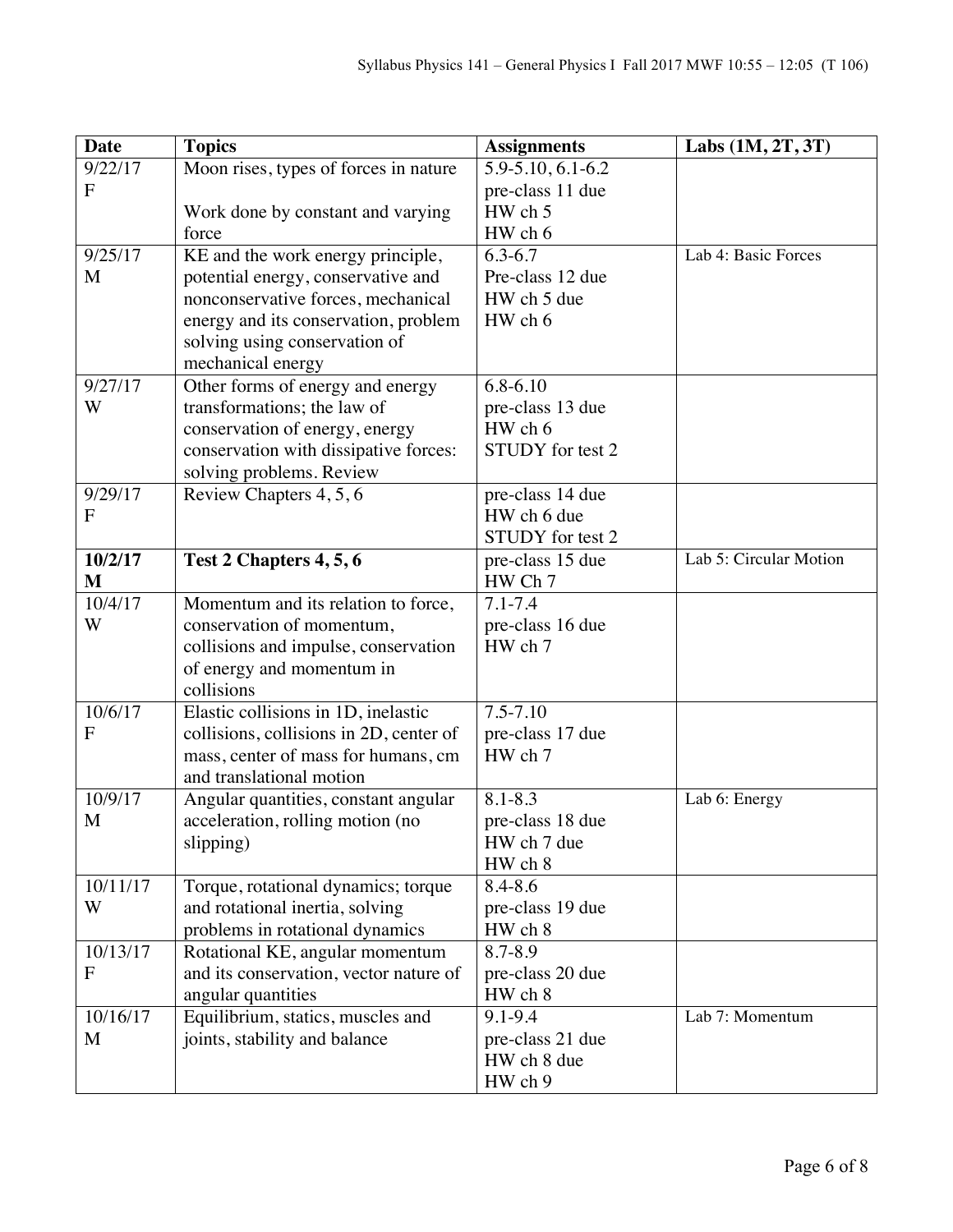| <b>Date</b>    | <b>Topics</b>                                                               | <b>Assignments</b>           | Labs $(1M, 2T, 3T)$           |
|----------------|-----------------------------------------------------------------------------|------------------------------|-------------------------------|
| 10/18/17       | Elasticity; stress & strain, fracture,                                      | 9.5-9.7                      |                               |
| W              | spanning a space: arches and domes                                          | pre-class 22 due             |                               |
|                |                                                                             | HW ch 9                      |                               |
|                |                                                                             | <b>STUDY</b>                 |                               |
| 10/20/17       | <b>Fall Break Day, No Classes</b>                                           | HW ch 9                      |                               |
| $\overline{F}$ |                                                                             | <b>STUDY</b>                 |                               |
| 10/23/17       | <b>REVIEW 7, 8, 9</b>                                                       | pre-class 23 due             | Lab 8: Rotation               |
| M              |                                                                             | HW ch 9 due                  |                               |
|                |                                                                             | <b>STUDY</b>                 |                               |
| 10/25/17       | <b>TEST 3 CH 7, 8, 9</b>                                                    | pre-class 24 due             |                               |
| W              |                                                                             | <b>CH 10</b>                 |                               |
| 10/27/17       | Phases of matter, density and specific                                      | $10.1 - 10.5$                |                               |
| F              | gravity, pressure in fluids,                                                | pre-class 25 due             |                               |
|                | atmospheric pressure and gauge                                              | HW ch 10                     |                               |
|                | pressure, Pascal's principle                                                |                              |                               |
| 10/30/17       | Measurement of pressure, buoyancy                                           | $10.6 - 10.10$               | Lab 9: Equilibrium            |
| M              | and Archimedes' principle, fluids in                                        | pre-class 26                 |                               |
|                | motion; equation of continuity,                                             | HW ch 10                     |                               |
|                | Bernoulli's equation, applications of                                       |                              |                               |
| 11/1/17        | Bernoulli's equation<br>Viscosity, flow in tubes, blood flow,               | $10.11 - 10.14$              |                               |
| W              |                                                                             | pre-class 27                 |                               |
|                | surface tension, capillarity, pumps<br>and heart                            | HW ch 10                     |                               |
| 11/3/17        | Simple harmonic motion, energy,                                             | $11.1 - 11.6$                | (Last day to drop classes)    |
| F              | period, sinusoidal nature, simple                                           | pre-class 28                 |                               |
|                | pendulum, damped harmonic motion,                                           | HW ch 10 due                 |                               |
|                | forced oscillations and resonance                                           | HW ch 11                     |                               |
|                |                                                                             |                              |                               |
| 11/6/17        | Wave motion, types of waves,                                                | 11.7-11.12                   | Lab10: Buoyancy and<br>Fluids |
| M              | reflection and transmission,                                                | pre-class 29                 |                               |
|                | interference and superposition                                              | HW ch 11                     |                               |
|                | principle, standing waves resonance                                         |                              |                               |
| 11/8/17<br>W   | Characteristics of sound, intensity of                                      | 12.1-12.5                    |                               |
|                | sound, the ear, sources of sound,<br>quality of sound, noise, superposition | pre-class 30<br>HW ch 11 due |                               |
|                |                                                                             | HW ch 12                     |                               |
| 11/10/17       | Interference, beats, Doppler effect,                                        | 12.6-12.9                    |                               |
| F              | Shock waves, sonic booms,                                                   | pre-class 31                 |                               |
|                | applications                                                                | HW ch 12                     |                               |
|                | <b>REVIEW</b>                                                               | <b>STUDY</b>                 |                               |
| 11/13/17       | <b>TEST 4 CH 10, 11, 12</b>                                                 | pre-class 32                 | Lab 11: Simple Harmonic       |
| M              |                                                                             | HW ch 12 due                 | Oscillator                    |
|                |                                                                             |                              |                               |
| 11/15/17       | Atomic theory of matter, temperature,                                       | 13.1-13.5                    |                               |
| W              | thermometers, thermal equilibrium,                                          | pre-class 33                 |                               |
|                | Zeroth law, thermal expansion, gas                                          | HW ch 13                     |                               |
|                | law, absolute temperature                                                   |                              |                               |